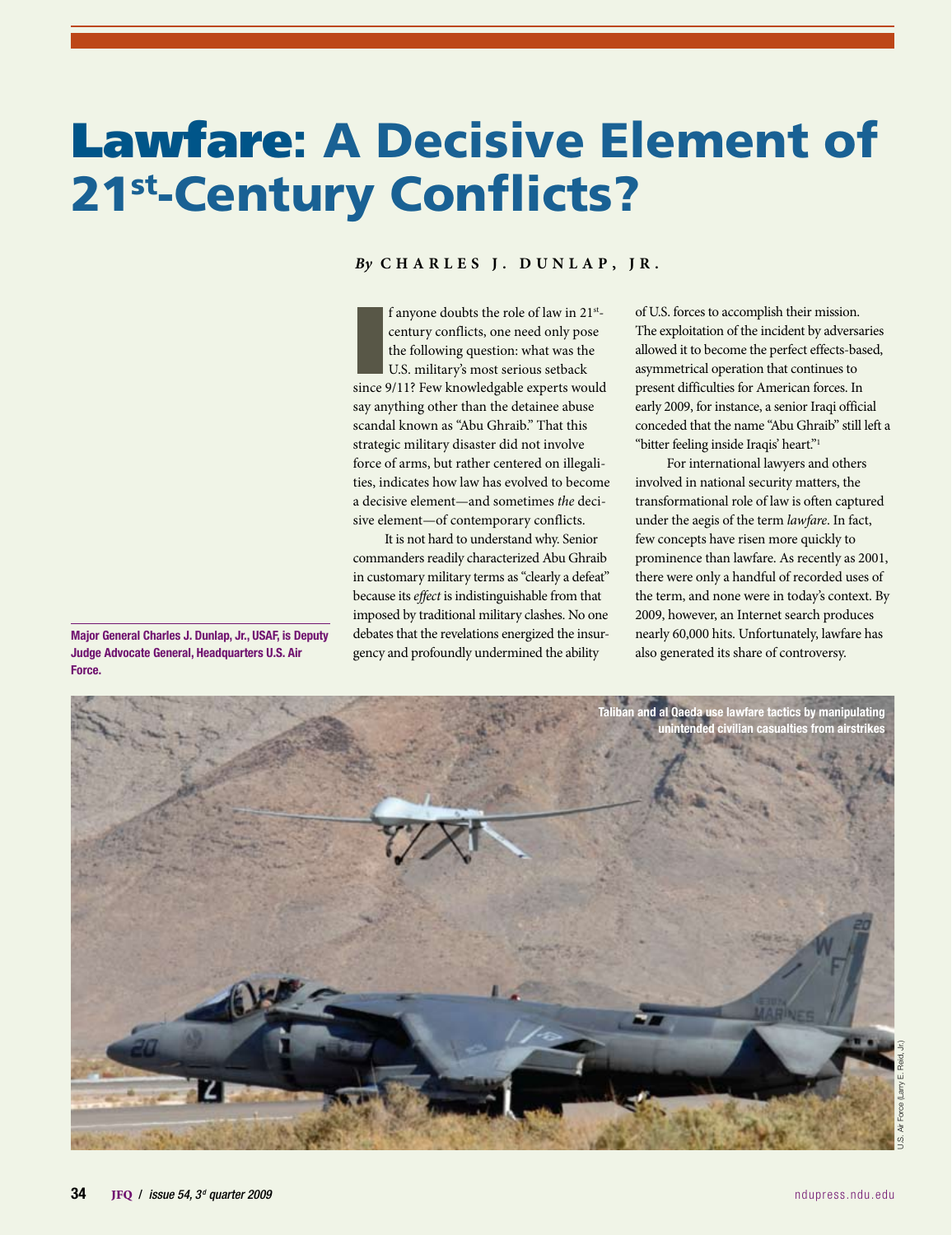#### Law in Warfare

To the best of my knowledge, lawfare as used in today's context first appeared in my 2001 essay for Harvard University's Carr Center.<sup>2</sup> At that time, the term was defined to mean "the use of law as a weapon of war" and, more specifically, to describe "a method of warfare where law is used as a means of realizing a military objective." Today, the most refined definition is "the strategy of using—or misusing—law as a substitute for traditional military means to achieve an operational objective."3

The purpose of the lawfare conceptualization in the national security context is to provide a vehicle that resonates readily with nonlegal audiences, particularly in the Armed Forces. Historically, the role of law in armed conflict was variously presented, but often simply as yet another requirement, one to which adherence was a matter of integrity and moral rectitude. As powerful as such values may be as incentives, especially to the militaries of liberal democracies, conceiving of the role of law in more conventional military terms has its advantages. Understanding that the law can be wielded much like a weapon by either side in a belligerency is something to which a military member can relate. It facilitates accounting for law, and particularly the fact and perception of adherence to it, in the planning and conduct of operations.

While recognizing the ever-present ethical responsibility to comply with the law, how does transforming adherence to law into a strategy serve the purposes of the warfighter? The answer is found in the work of Carl von Clausewitz. A man of his times, Clausewitz had little regard for international law as a factor in war.4 Nevertheless, he was keenly aware of the political dimension, and this is the linkage to today's understanding of lawfare.

Clausewitz's famous dictum that war is a "continuation of political intercourse, carried on with other means" relates directly to the theoretical basis of lawfare.<sup>5</sup> Moreover, his analysis of the "trinity" of the people, government, and military whose "balance" produces success in war is likewise instructive. Specifically, in modern democracies especially, maintaining the balance that "political intercourse" requires depends largely upon adherence to law in fact and, importantly, *perception*.

Legal experts Michael Reisman and Chris Antoniou put it this way:

*In modern popular democracies, even a limited armed conflict requires a substantial base of public support. That support can erode or even reverse itself rapidly, no matter how worthy the political objective, if people* believe *that the war is being conducted in an unfair, inhumane, or iniquitous way.*<sup>6</sup>

Some adversaries see opportunity in this aspect of our political culture. Professor William Eckhardt observes:

*Knowing that our society so respects the rule of law that it demands compliance with it, our enemies carefully attack our military plans as illegal and immoral and our execution of those plans as contrary to the law of war. Our vulnerability here is what philosopher of war Carl von Clausewitz would term our "center of gravity."* <sup>7</sup>

In short, by anchoring lawfare in Clausewitzean logic, military personnel—and especially commanders of the militaries of democracies—are able to recognize and internalize the importance of adherence to the rule of law as a *practical* and necessary element of mission accomplishment. They need not particularly embrace its philosophical, ethical, or moral foundations; they can be Machiavellian in their attitude toward law because adherence to it serves wholly *pragmatic* needs. Thus,

tion mediums, from round-the-clock news sources to cell phone cameras that empower almost anyone to record events, and it is easy to understand why incidents that seemingly implicate the international law of war can rapidly have significant ramifications among the body politic.

Commanders today, keenly aware of the devastating impact on operations that incidents such as Abu Ghraib can have, typically are willing partners in efforts to ensure that compliance with the law is part and parcel of their activities. It is no surprise, for example, that the much-heralded counterinsurgency manual devotes a considerable amount of text to law and law-related considerations.<sup>9</sup> Counterinsurgency and other contemporary "irregular warfare" situations are especially sensitive to illegalities that can undermine the efforts to legitimize the government (and those wishing to assist it) that the insurgency is aiming to topple.

The new counterinsurgency doctrine also emphasizes that lawfare is more than just something adversaries seek to use against law-abiding societies; it is a resource that democratic militaries can—and should employ *affirmatively*. For example, the reestablishment of the rule of law is a wellunderstood component of counterinsurgency and has proven an important part of the success U.S. forces have enjoyed in Iraq.<sup>10</sup>

# *Clausewitz was keenly aware of war's political dimension, and this is the linkage to today's understanding of lawfare*

the concept of lawfare aims to insinuate law into military thinking in a new way, one that rationalizes it in terms compatible with the realities of 21<sup>st</sup>-century operations.

#### Legal "Weaponry"

The new emphasis on law in war derives from the larger, worldwide legal revolution. George Will recently characterized the United States as the "Litigation Nation" to describe how deeply legal consciousness has penetrated American society.<sup>8</sup> Furthermore, international commerce depends upon law, along with a variety of international forums, to operate efficiently. This, in turn, is accelerating a globalization of law. As international law generally penetrates modern life, it tends to influence, as other trends have, the way war is conducted. Add to that the enormous impact of informa-

There are other examples of how legal instruments can substitute for military means and function as an affirmative good. To illustrate: during the early stages of operations in Afghanistan, a legal "weapon"—a contract—was used to deny potentially valuable military information (derived from commercially available satellite imagery) from hostile forces.<sup>11</sup> In addition, although strategists argue that 21<sup>st</sup>-century threats emerge most frequently from nonstate actors who often operate outside of the law, these actors are still vulnerable to its application. Legal "weaponry," for instance, may well be the most effective means of attacking the financial networks terrorist organizations require to function. Likewise, sanctions and other legal methodologies can isolate insurgencies from the external support many experts believe is essential to victory.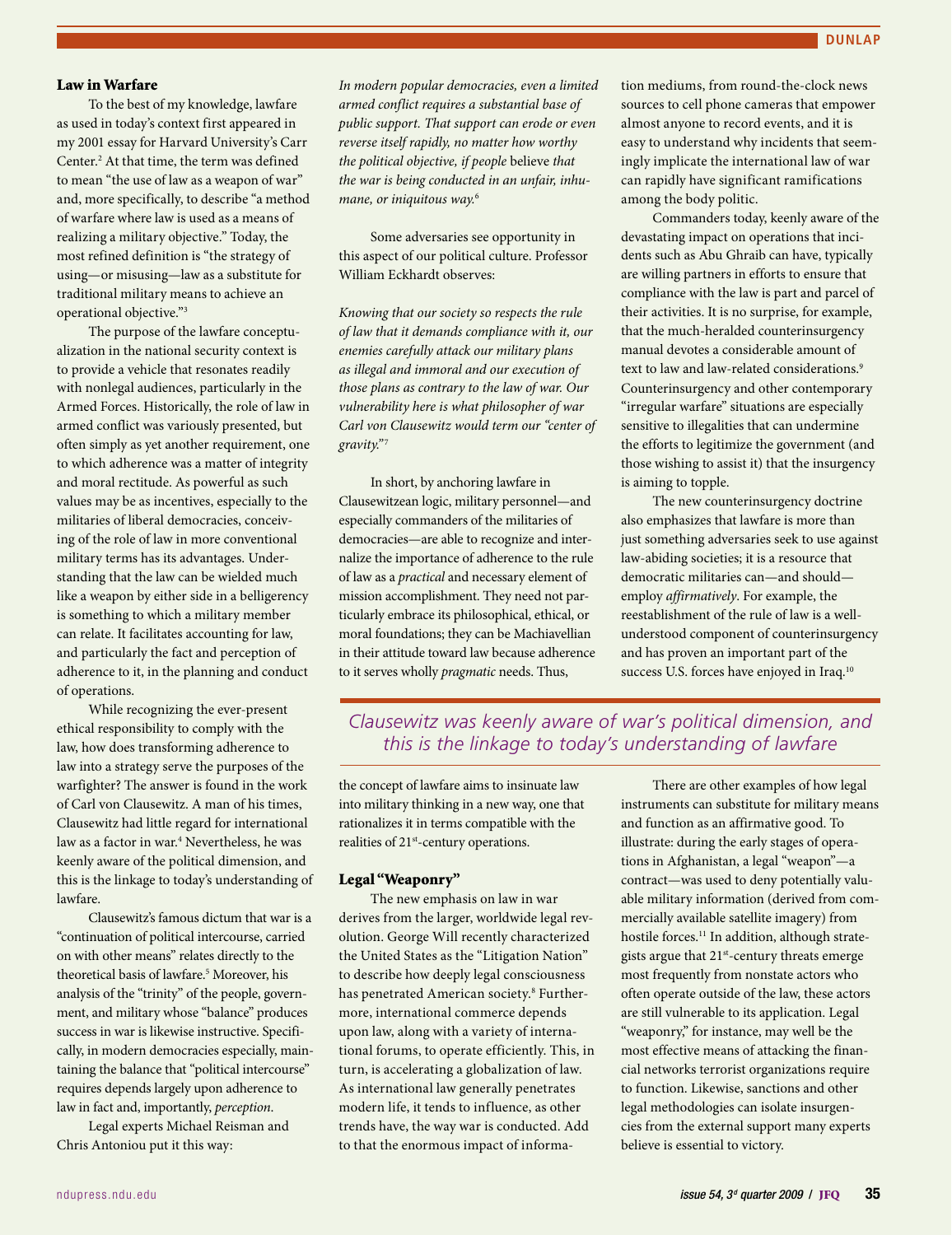### SPECIAL FEATURE | Lawfare: A Decisive Element of 21st-Century Conflicts?

#### A Tool for the Enemy?

While the employment of legal methodologies can create offensive opportunities for savvy U.S. commanders, too frequently our opponents use an exploitative form of lawfare along the lines of that arising in Abu Ghraib's aftermath. In fact, lawfare has emerged as the principal effects-based air defense methodology employed by America's adversaries today. Nowhere is this truer than in Afghanistan, where the Taliban and al Qaeda are proving themselves sophisticated and effective lawfare practitioners.

Specifically, the Taliban and al Qaeda are attempting to demonize the air weapon through the manipulation of the unintended civilian casualties airstrikes can produce. Their reason is obvious: precision air attacks are the most potent weapon they face. In June 2008, the *Washington Times* reported a Taliban fighter's lament that "tanks and armor are not a big deal. The fighters are the killers. I can handle everything but the jet fighters."12 More recently, *Newsweek* told of a Taliban commander who, visiting the site of an attack by a Predator drone, marveled at how a "direct hit" was scored on the exact room an al Qaeda operative was using, leading the publication to conclude that a "barrage of pinpoint strikes may be unsettling al Qaeda."13

Yet the enemy is fighting back by mounting a massive—and increasingly effective—lawfare campaign. Using the media, they seek to create the perception, especially

among Afghanis, that the war is being waged in an "unfair, inhumane, or iniquitous way."14 Unfortunately, some well-intended efforts at countering the adversary's lawfare blitz are proving counterproductive. For example, in June 2007, a North Atlantic Treaty Organization (NATO) spokesman in Afghanistan insisted that the Alliance "would not fire on positions if it knew there were civilians nearby."15 A little more than a year later, another NATO spokesman went even further, stating that if "there is the likelihood of even one civilian casualty, we will not strike, not even if we think Osama bin Laden is down there."16 The law of war certainly does not

*lawfare has emerged as the principal effects-based air defense methodology employed by America's adversaries*

require zero civilian casualties; rather, it only requires that they not be excessive in relation to the military advantage sought.

Regardless, NATO's pronouncements unintentionally telegraphed an opportunity for lawfare-based strategy by which the enemy could avoid (or manipulate) airstrikes. That strategy is in effect today as evidenced by a November 2008 report wherein U.S. officers advised that the Taliban is "delib-



erately increasing the risk to civilians" by locating themselves among them.<sup>17</sup> In terms of manipulation, consider an incident in which the Taliban, according to an American official, held a wedding party hostage as they fired on U.S. forces in an "attack designed to draw airstrikes on civilians and stoke anti-American sentiment."<sup>18</sup>

What is frustrating is the fact that revolutionary advances in aerial surveillance technologies and precision munitions have made airstrikes, in the words of Marc Garlasco of Human Rights Watch, "probably the most discriminating weapon that exists."19 The problem concerns perceptions. Accordingly, Jaap de Hoop Scheffer, the Secretary-General of NATO, correctly recognizes that perceptions are a "strategic battleground" and wants to "prioritize strategic communications" to remind the world "that the Taliban remain the ruthless killers and abusers of human rights that they have always been."20

The Taliban is not the only adversary employing abusive lawfare tactics. In their air and ground operations in Gaza in late 2008 and early 2009, the Israelis faced a foe who, according to Israeli officials, flouted international law in an unprecedented manner. Specifically, the *New York Times* reported:

*Hamas rocket and weapons caches, including rocket launchers, have been discovered in and under mosques, schools and civilian homes, the*  [Israeli] *army says. The Israeli intelligence chief, Yuval Diskin, in a report to the Israeli cabinet, said that the Gaza-based leadership of Hamas was in underground housing beneath the No. 2 building of Shifa Hospital, the largest in Gaza.*<sup>21</sup>

It appears that based on its experiences in the 2006 Lebanon War, the Israelis made careful and innovative counter-lawfare preparations for the Gaza operation. Besides using "meticulous technical and human intelligence" to validate targets—as well as employing low collateral damage munitions in strikes—the Israelis also subjected plans to review by military lawyers "huddling in war rooms."22 In addition, Israel "distributed hundreds of thousands of leaflets and used its intelligence on cell phone networks in Gaza to issue warnings to civilians, including phone calls to some families in high-risk areas."23

Perhaps of most interest is the implementation of a concept called "operational verification."24 According to *Defense News*, almost every Israeli army unit has specially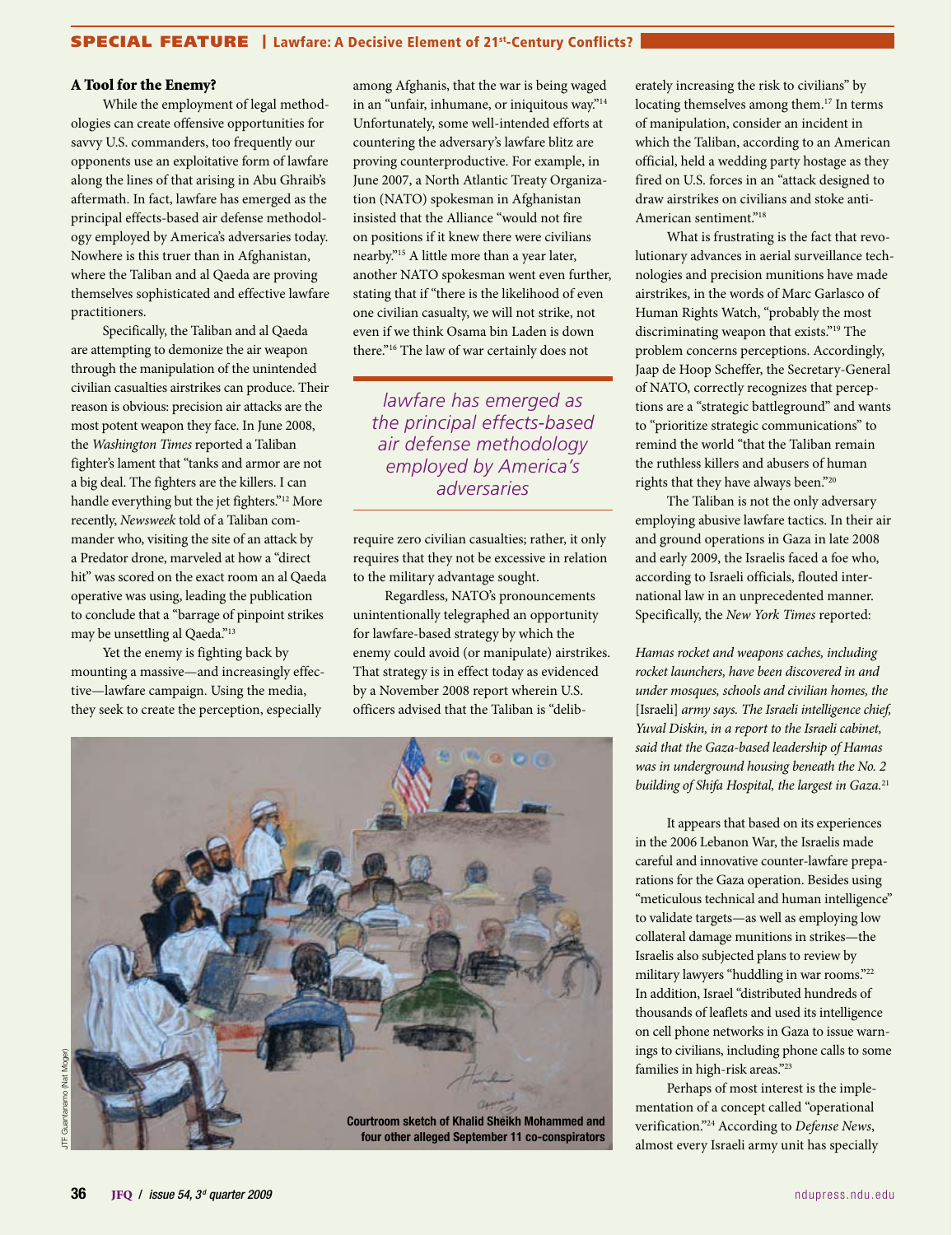trained teams equipped with video cameras, tape recorders, and other documentation gear. The aim is to "document the story in real time" while there is still a "chance to influence public opinion" about the conduct of the operation.

Anthony Cordesman argues that although he believes that Israel did not violate the law of war and made a "systematic effort to limit collateral damage," there was nevertheless "almost constant negative coverage of Israel in the Arab and Islamic world, as well as in much of Europe," despite Israel's efforts.25 Consequently, as *Der Spiegel* reported, Israeli officials are "gearing up for a wave of lawsuits from around the world" claiming violations of the law of war.<sup>26</sup> Other news agencies report that the Israeli government is vowing to defend its soldiers against legal attack. Interestingly, *Der Spiegel* characterized the expected legal action in what are in effect lawfare terms in paraphrased Clausewitzian language as a "continuation of the war with legal means."27

#### Operationalizing Law

What does all this mean for commanders in 21st-century conflicts? In the first place, it is imperative that warfighters reject interpretations of lawfare that cast the law as a villain. A better, more realistic assessment is set forth by attorney Nathanial Burney:

[Lawfare] *is often misused by those who claim that there is too much law, and that the application of law to military matters is a bad thing that hamstrings commanders in the field. The fact of the matter is that lawfare is out there; it happens. It is not inherently good or bad. . . . It might be wiser for such critics to take it into account, and use it effectively themselves, rather than wish it didn't exist.*<sup>28</sup>

Besides the fact that law may sometimes offer ways of bloodlessly achieving operational objectives, it is simply historically untrue that totalitarians who operate outside of humanitarian norms that the law reflects are more likely to succeed. Scholar Victor Davis Hanson points out that the basis for the enormous success of Western militaries is their adherence to constitutional government and respect for individual freedoms, and constant external audit and oversight of their strategy and tactics.<sup>29</sup> Historian Caleb Carr goes a step further by insisting that the "strategy of terror" of waging war against civilians nearly always has proven to

be a "spectacular" failure.<sup>30</sup> In short, adherence to the rule of law does not present the military disadvantage so many assume.

Next, the commander must be concerned with "legal preparation of the battlespace." This means that command must ensure that troops have been properly trained to understand the law applicable to the operation and are ready to apply it under extreme stress. In this regard, the 2007 Department of Defense study of Soldiers and Marines

clusion is a September 2008 report by Human Rights Watch that found that civilian casualties "rarely occur during planned airstrikes on suspected Taliban targets" but rather "almost always occurred during the fluid, rapid-response strikes, *often carried out in support of ground troops*."34 Thus, small-footprint operations can limit the risk to civilians, as well as limit the adversary's opportunity for lawfare-exploitable events with strategic consequences.

*almost every Israeli army unit has specially trained teams equipped with video cameras, tape recorders, and other documentation gear*

in Iraq is troubling as it revealed that only "47 percent of the soldiers and 38 percent of Marines agreed that non-combatants should be treated with dignity and respect, and that well over a third of all soldiers and Marines reported that torture should be allowed to save the life of a fellow soldier or Marine."<sup>31</sup>

Although intensive training and strong leadership may mitigate such attitudes, experts doubt such efforts can wholly prevent incidents from occurring.<sup>32</sup> Furthermore, Stephen Ambrose observed that it is a "universal aspect of war" that when young troops are put "in a foreign country with weapons in their hands, sometimes terrible things happen that you wish had never happened."<sup>33</sup>

This could suggest that the best way to avoid incidents is to limit the number of troops on the ground. Supporting this con-

Legal preparation of the battlespace also requires robust efforts to educate the media as to what the law does—and does not—require. Adversaries today are clever in their relations with the global media, and U.S. forces must be able to respond as quickly (and ideally before inquiries are made) and transparently as possible to lawfare-related incidents. Relationships with the media must be built in advance; once an incident occurs, it is difficult to explain legal complexities or to demonstrate the efforts to avoid unnecessary civilian losses on a timeline that will be meaningful.

Commanders would be wise to emulate the Israeli initiative by establishing "operational verification" teams to record activity in real time in instances where the adversary is employing an effects-based lawfare strategy centered around allegations of war crimes. In any event,

Marine combat photographer videotapes Marines conducting searches of Iraqi males

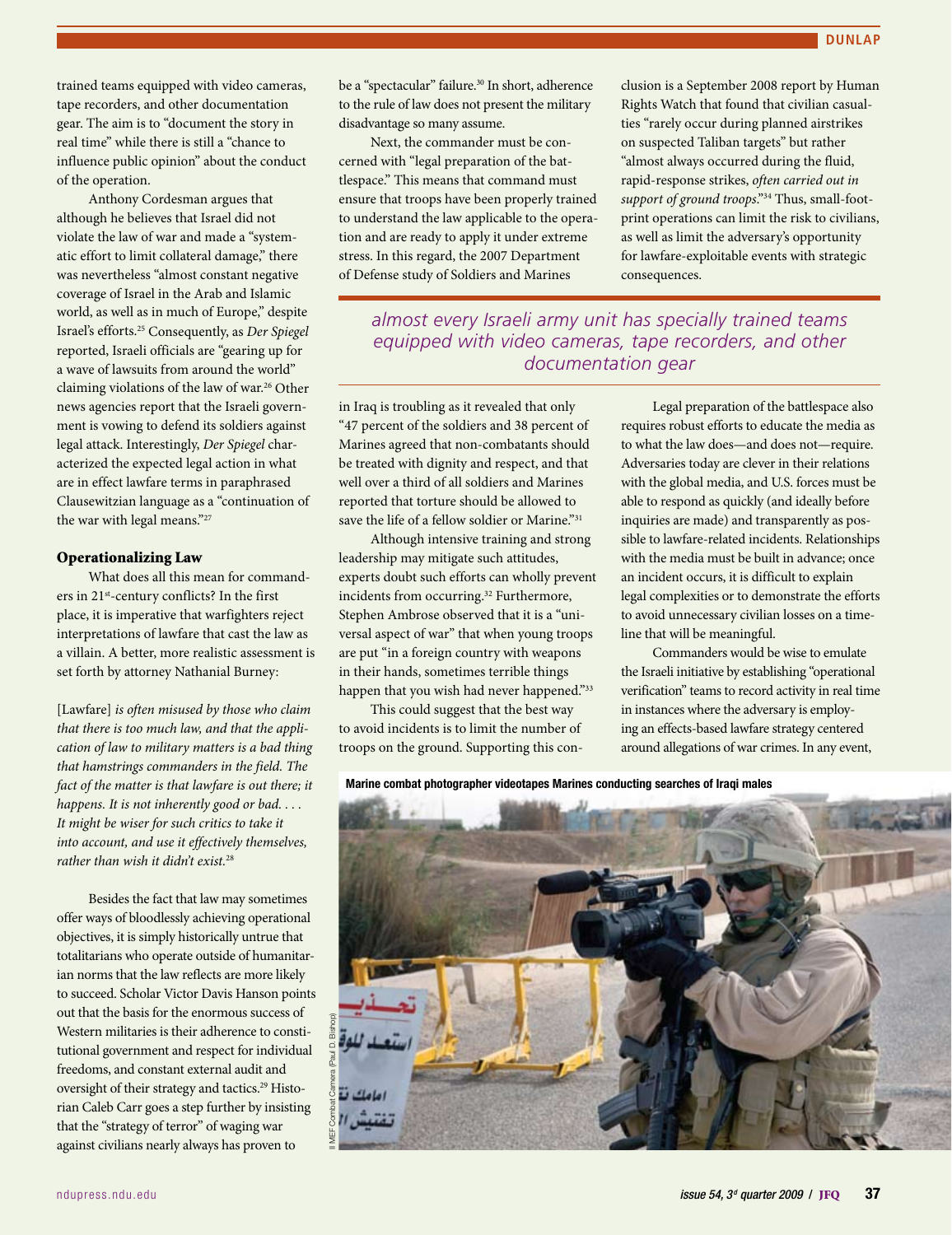## SPECIAL FEATURE | Lawfare: A Decisive Element of 21st-Century Conflicts?

multidisciplinary teams of legal, operational, intelligence, and public affairs specialists ought to be organized, trained, and equipped to rapidly investigate allegations of incidents of high collateral damage. Likewise, command and control systems ought to be evaluated for their ability to record data for the purpose of accurately reconstructing processes if required.

"Operational verification" teams could be more than simply sophisticated elements of an information operations effort. Properly organized, trained, and equipped, they can fulfill legitimate public diplomacy needs, but they can also provide near-real-time feedback to commanders as to how operations are being executed. Thus, commanders could rapidly adapt procedures if the empirical data gathered by such teams indicate opportunities to better protect innocents.

Of course, the availability of expert legal advice is absolutely necessary in the age of lawfare. The military lawyers (judge advocates) responsible for providing advice for combat operations need schooling not only in the law, but also in the characteristics of the weapons to be used, as well as the strategies for their employment. Importantly, commanders must make it unequivocally clear to their forces that they intend to conduct operations in strict adherence to the law. Helping commanders do so is the job of the judge advocate.

Assuring troops of the legal and moral validity of their actions adds to combat power. In discussing the role of judge advocates, Richard Schragger points out:

*Instead of seeing law as a barrier to the exercise of the client's power,* [military lawyers] *under-*

*stand the law as a prerequisite to the meaningful exercise of power. . . . Law makes just wars possible by creating a well-defined legal space within which individual soldiers can act without resorting to their own personal moral codes.*<sup>35</sup>

That said, commanders should aim not to have a judge advocate at the elbow of every rifleman, but rather to imbue troops with the right behaviors so they instinctively do the right thing on the battlefield. The most effective way is to carefully explain the enemy's lawfare strategies and highlight the pragmatic, real-world impact of Abu Ghraib–type incidents on the overall success of the mission. One of the most powerful motivators of troop conduct is the desire

*commanders must make it unequivocally clear to their forces that they intend to conduct operations in strict adherence to the law*

to enhance the security of fellow soldiers. Making the connection between adherence to law and troop safety is a critical leadership task.

Integral to defensive lawfare operations is the education of the host nation population and, in effect, the enemy themselves. In many 21<sup>st</sup>-century battlespaces, these audiences are not receptive to what may appear as law imposed by the West. In 1999, for example, a Chinese colonel famously argued that China was "a weak country, so do we need to fight



according to your rules? No. War has rules, but those rules are set by the West. . . . [I]f you use those rules, then weak countries have no chance."36

To counter such beliefs, it is an essential lawfare technique to look for touchstones within the culture of the target audience. For example, in the early 1990s, the International Committee of the Red Cross produced an illustrated paperback that matched key provisions of the Geneva Convention "with bits of traditional Arab and Islamic wisdom."37 Such innovations ought to be reexamined, along with creative ideas that would get the messages to the target audience. One way might be to provide audio cassettes in local languages that espouse what are really Geneva Convention values in a context and manner that fit with community religious and cultural imperatives.

The point is to delegitimize the enemy in the eyes of the host nation populace. This is most effectively accomplished when respected indigenous authorities lead the effort. Consider Thomas Friedman's favorable assessment of the condemnation by Indian Muslim leaders of the November 2008 Mumbai attacks:

*The only effective way to stop* [terrorism] *is for "the village"—the Muslim community itself to say "no more." When a culture and a faith community delegitimize this kind of behavior, openly, loudly and consistently, it is more important than metal detectors or extra police.*<sup>38</sup>

Moreover, it should not be forgotten that much of the success in suppressing violence in Iraq was achieved when Sunnis in Anbar Province and other areas realized that al Qaeda operatives were acting contrary to Iraqi, and indeed Islamic, sensibilities, values, and law. It also may be possible to use educational techniques to change the attitudes of enemy fighters as well.

Finally, some critics believe that "lawfare" is a code to condemn anyone who attempts to use the courts to resolve national security issues. For example, lawyer-turnedjournalist Scott Horton charged in the July 2007 issue of *Harper's Magazine* that "lawfare theorists" reason that lawyers who present war-related claims in court "might as well be terrorists themselves."<sup>39</sup> Though there are those who object to the way the courts have been used by some litigants,<sup>40</sup> it is legally and morally wrong to paint anyone legitimately using legal processes as the "enemy."